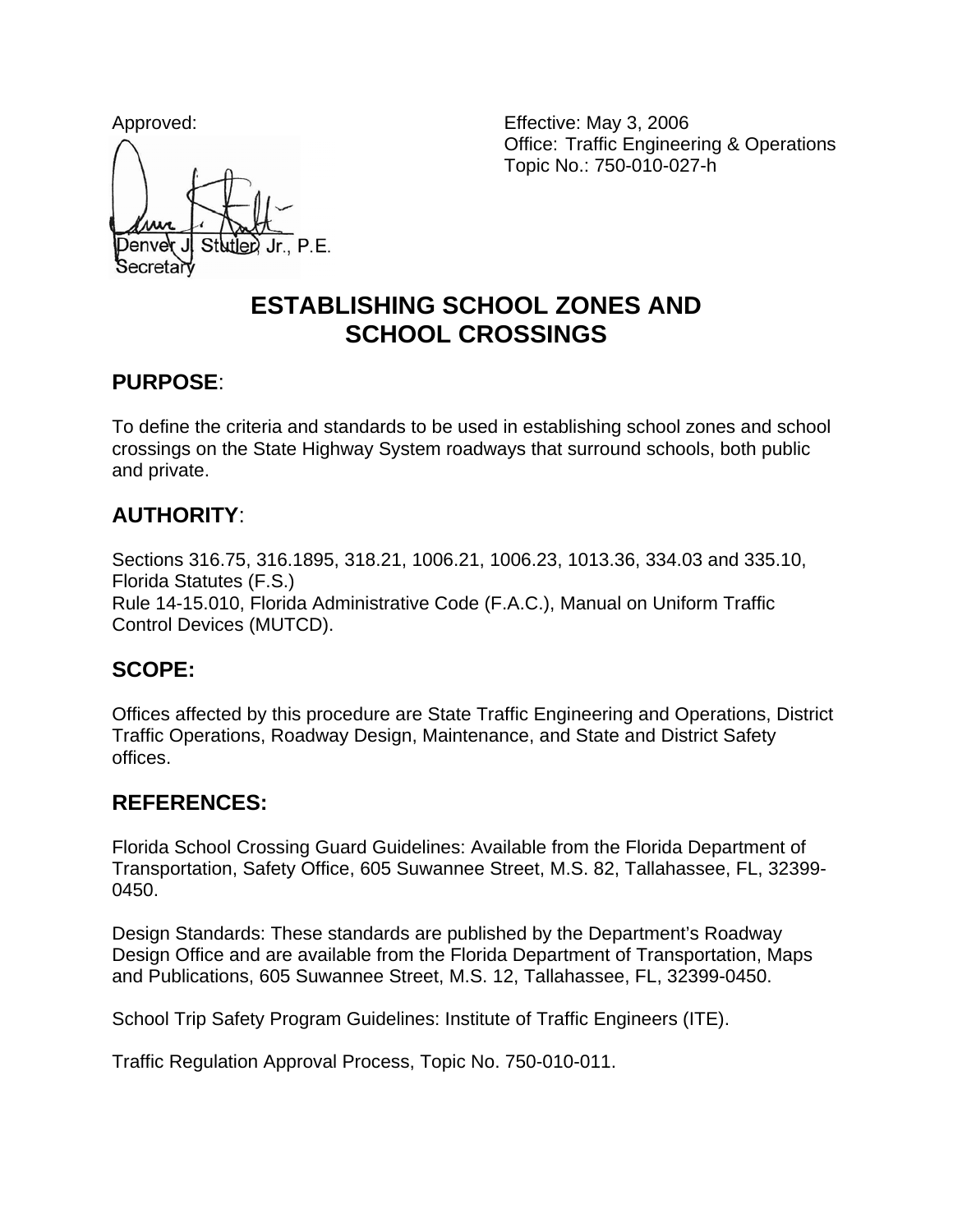### **DEFINITIONS**:

**School Area.** Those streets and highways abutting the grounds of an active educational institution that includes school property. Only streets and highways that are adjacent to a school are included in the school area.

**School Zone.** That portion of a street or highway located within a school area that is subject to a reduced speed limit at certain times of the day. A school zone is defined by traffic control devices and normally adjacent to the school property. It may be established at other locations when justified by an engineering study. School zones are not to be applied in a blanket manner for all streets and highways within a school area.

**School Crossing.** An official school student crossing on an adopted school route plan of a school safety program. Any crossing not so officially designated is termed a "pedestrian crossing."

### **GENERAL**:

School zones are intended to protect the safety of students. However, analysis has shown that at many locations, the traffic controls requested are unnecessary, costly, and tend to lessen respect for controls that are warranted. Regardless of the school location, safe and effective traffic control can best be obtained through uniform application of policies, practices, and standards developed through engineering studies.

# **1. ELIGIBLE SCHOOL ZONE LOCATIONS**

- **1.1** Only public or private elementary, middle schools (Jr. High), or federally funded Headstart facilities providing a full-time educational program are eligible for the markings, signs, and other traffic control devices referenced in *Section 4.1*.
- **1.2** Except as noted in *Section 1.1*, other educational institutions and facilities are not eligible for the traffic control devices referenced in *Section 4.1*. These include universities, vocational technical schools, junior colleges, community colleges, nursery schools, high schools, and day cares. These institutions may be considered for other types of traffic control devices such as pedestrian crossing signs or warning signs for a playground or driveway entrance.

 Traffic control devices are not normally needed at a high school, but when special circumstances occur, they should be addressed on a case-by-case basis, only used when needed, and justified by an engineering study.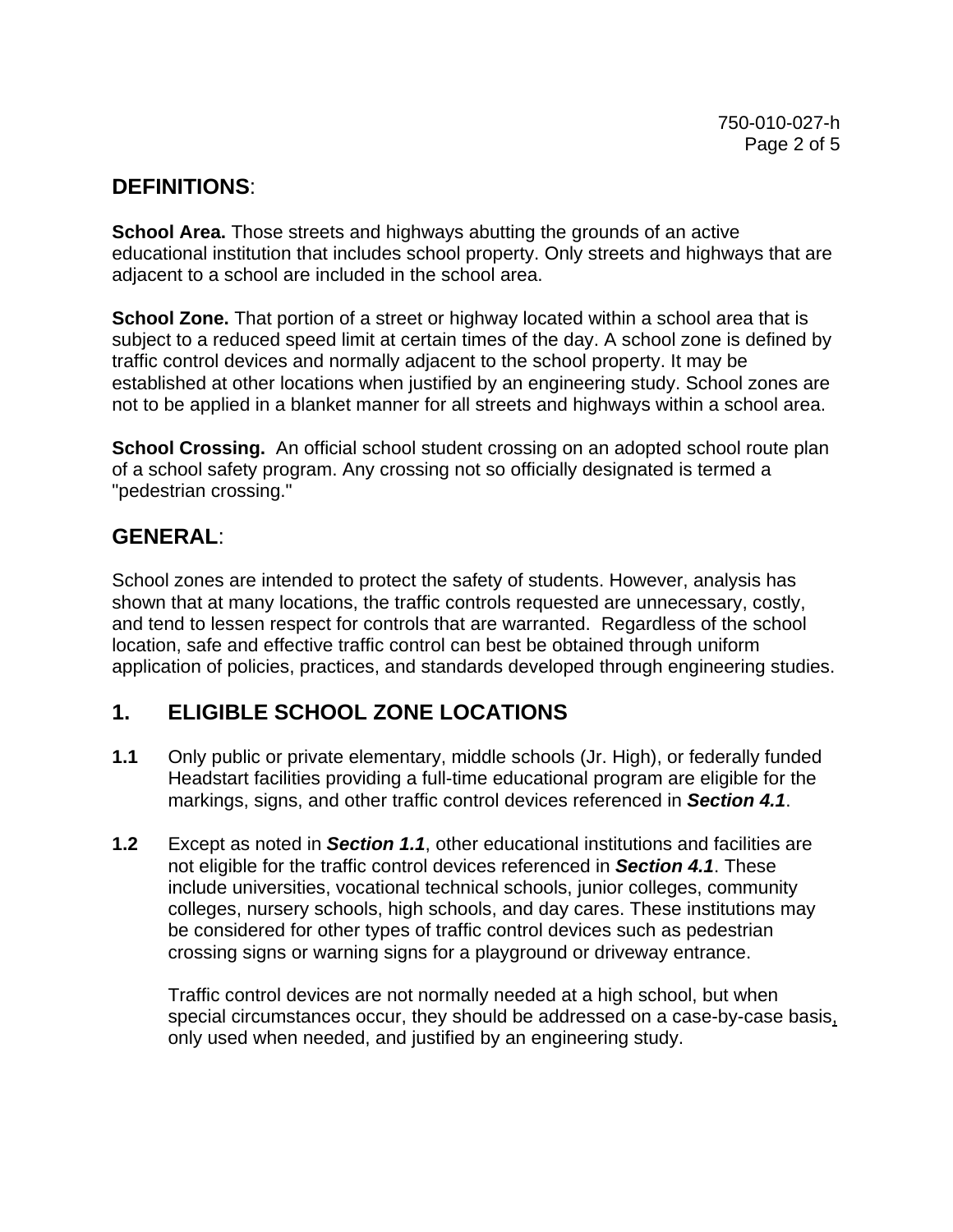### **2. SCHOOL ZONE SPEED REGULATIONS**

- **2.1** As stated in *Section 316.1895(5), F.S.*,"A school zone speed limit may not be less than 15 miles per hour except by local regulation. No school zone speed limit shall be more than 20 miles per hour in an urbanized area, as defined in **Section 334.03, F.S.** Such speed limit may be in force only during those times 30 minutes before, during, and 30 minutes after the periods of time when pupils are arriving at a regularly scheduled breakfast program or a regularly scheduled school session and leaving a regularly scheduled school session."
- **2.2** School zone speeds are selected on the basis of an engineering analysis of the specific site. The analysis should include a vehicle spot speed study and a pedestrian group size study. Also, a vehicle gap size study should be done to document the length of time needed for adequate gaps in traffic and the number of adequate gaps occurring when children are present at the crossing under review.
- **2.3** When school speed zones are warranted, a speed regulation should be established in accordance with the *Traffic Regulation Approval Process, Topic Number 750-010-011*.
- **2.4** Upon a request from the local government, a reduced speed zone will be used at school crossings at signalized intersections at locations adjacent to or near school property if justified by an engineering study.

### **3. SCHOOL AREA, ZONE, AND CROSSING STUDY RESPONSIBILITIES**

**3.1** Florida law places the basic responsibility for school site planning and an annual review of school sites for proper traffic control and safety devices with each local school board in cooperation with the appropriate municipal, county, regional, or state agencies.

Before the start of the school year local agencies should arrange for an annual inspection by an appropriate expert in traffic control, of school zones under their jurisdiction. This person should be a representative of the city or county engineering department who fully understands Florida Department of Transportation standards for signing and pavement markings for school zones.

**3.2** Upon the request of a school district representative or school principal, the District Traffic Operations Engineer or his/her designee shall assist the school board and local officials in the determination of adequate traffic controls for school sites, areas, zones, or crossings involving routes on the State Highway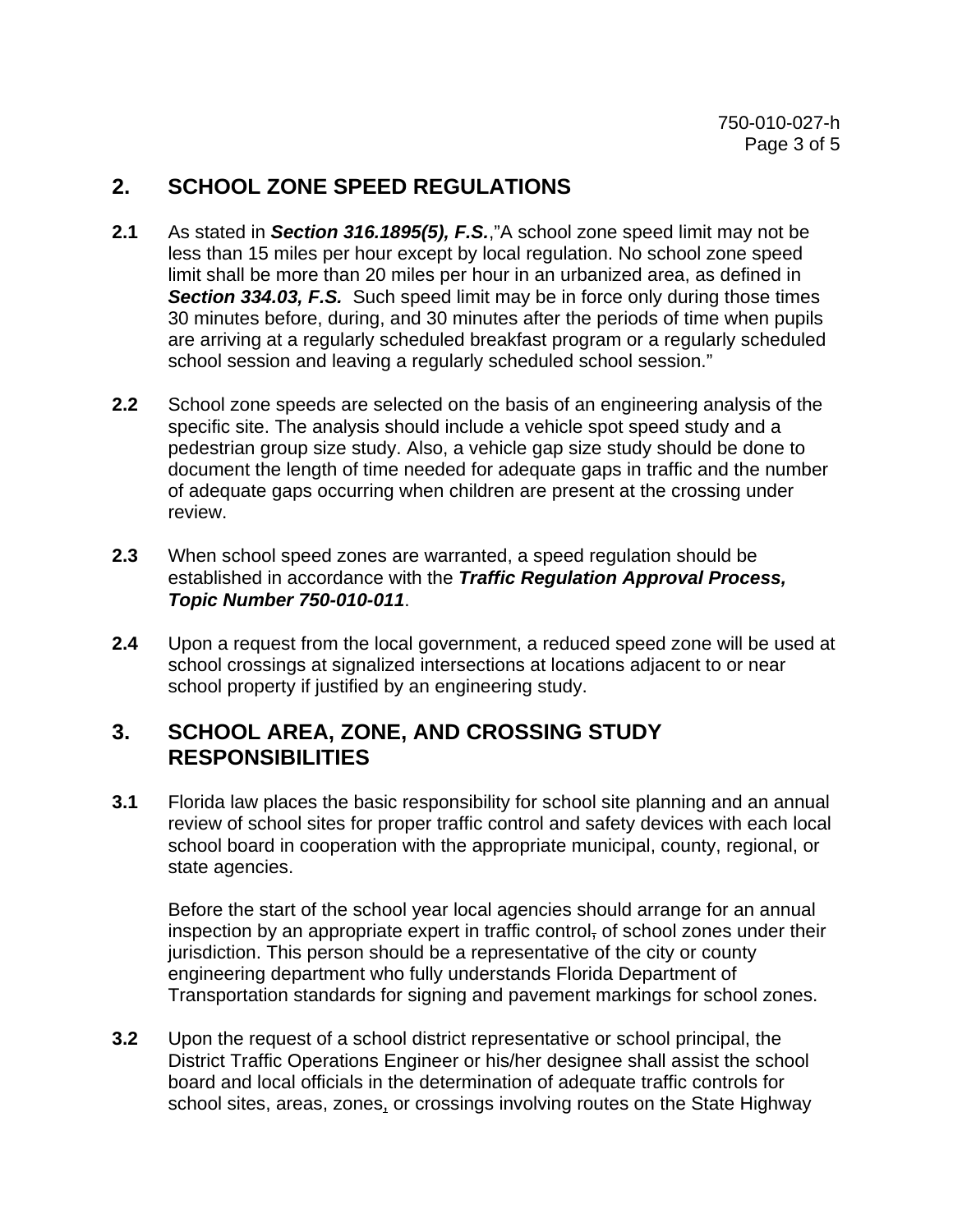System. Such assistance should include, where appropriate, a site-specific engineering study. Such a study should be contingent upon inclusion of the site on an approved school route.

- **3.3** When engineering studies or investigation of hazardous walking conditions indicate needed improvements on the State Highway System, the District Traffic Operations Engineer shall implement or request from the appropriate authority, the needed improvements in a timely manner.
- **3.4** As stated in *Section 316.1895(2), F.S.*, local government shall request signing for the federally funded Headstart facilities.

### **4. IMPLEMENTATION**

**4.1** The design, application, and installation of traffic control devices in school areas, zones, and crossings shall comply with the *Department's Design Standards, Index 17344*. The typical application of signs, markings, and signals contained therein must comply with the *Chapter 7 of MUTCD*.

In rural areas, where approach speeds are higher, flashing beacons should be used to increase the conspicuity of school zones.

**4.2** Notwithstanding the provisions of *Section 316.1895(7), F.S.*, portable signs designating school zones, school zone speed limits, or school crossings are specifically prohibited in accordance with the *MUTCD*.

 In lieu of portable signs, school officials may use approved traffic cones or 28 inch school zone vertical panels within the roadway, during approved school hours, when the need to emphasize a school zone or school crossing exists. These devices shall be placed in both directions on the centerline at the advance school zone crossing sign when accentuation is needed. On multilane divided roadways, these devices may be placed on each lane line of the school zone or school crossing. The legend "SCHOOL" may be printed on the cone in four inch black vertical lettering.

 Traffic cones used for the above purpose must be used in accordance with *Section 6F.59 of the MUTCD*.

Local school boards may continue using 28-inch orange cones until July 1, 2008. For additional information on the 28-inch school zone vertical panels, contact the State Traffic Engineering and Operations Office at (850) 410-5600.

**4.3** School speed zones should be kept as short as practical and should not